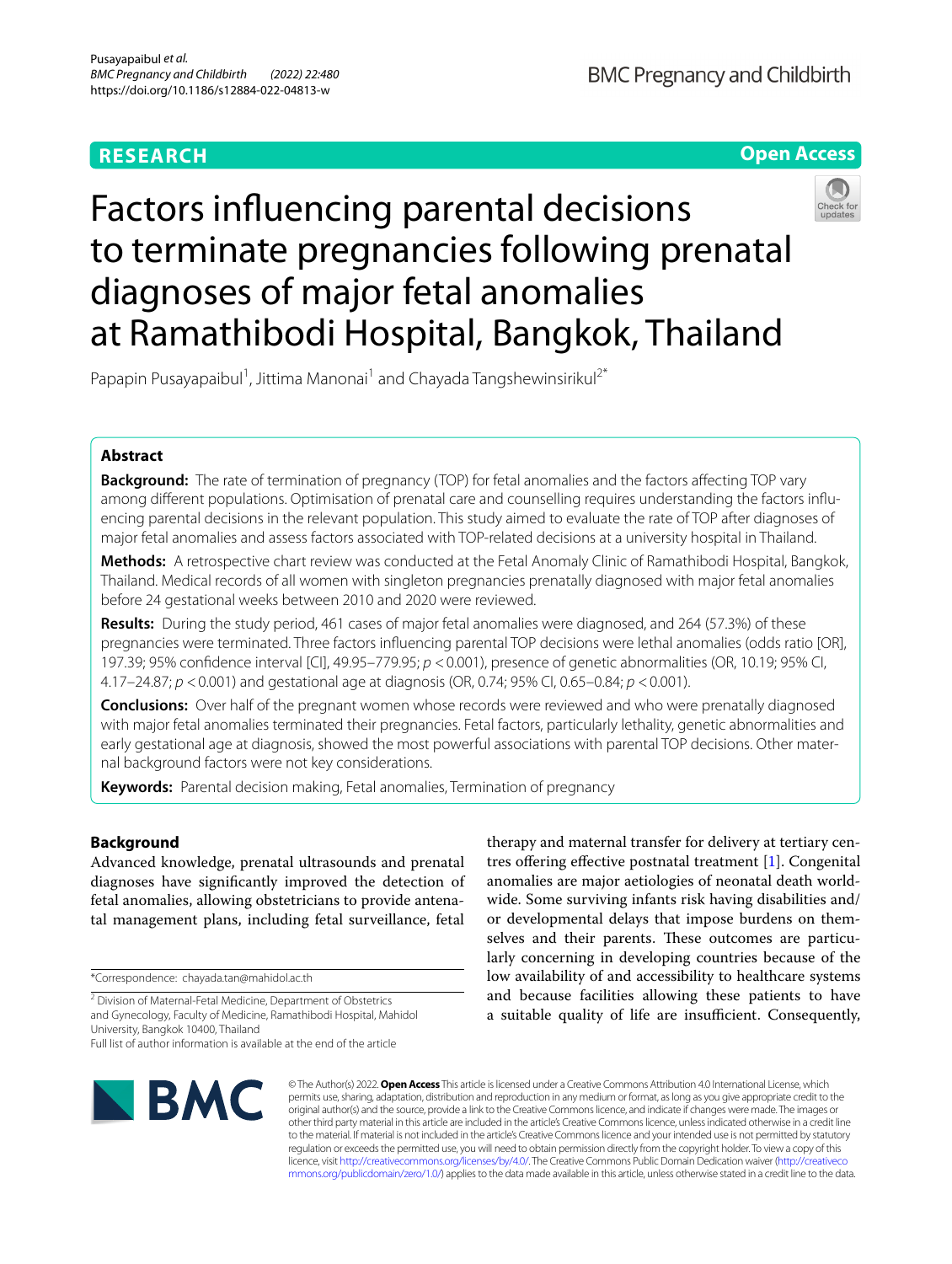termination of pregnancy (TOP) in cases of severe anomalies becomes an option for parents.

In Thailand, the prevalence of major congenital anomalies is 26.12 per 1000 live births and accounts for approxi-mately one-fifth of neonatal deaths [\[2](#page-7-1)]. Thailand is a middle-income developing country, and most of its population is Buddhist. The national health policy provides maternal serum screening and mid-trimester ultrasound screening for all patients and a prenatal diagnosis in indicated pregnant women. Thai Penal Code 305 and Thai Medical Council Regulation 2005 permit legal abortions for pregnant women experiencing severe stress from the risk of having a fetus with severe anomalies and/or genetic disorders as determined by a qualifed physician [[3\]](#page-7-2). Safe abortions are promoted for these women and are covered by national health insurance.

Several complicated factors, including parents' psychological, sociocultural and religious backgrounds and economic status, afect parental decisions to continue or terminate a pregnancy. Previous studies have indicated that the TOP rate for fetal anomalies varies from 25 to 90% among populations with a variety of legal gestational limits  $[4–10]$  $[4–10]$  $[4–10]$  $[4–10]$ . Factors identified to affect parental decisions include maternal age, previous uncompleted pregnancies, rural residency, religious background, gestational age at diagnosis, severity of the fetal anomalies, involvement of the central nervous system or multiple organs and presence of genetic abnormalities [[4–](#page-7-3)[10\]](#page-7-4).

Several reports have been published on parental decisions regarding TOP for fetal anomalies in developed countries; however, to our knowledge, similar studies with adequate case numbers and designs are scarce for developing countries, especially in the South-East Asia region, including Thailand  $[4–12]$  $[4–12]$  $[4–12]$  $[4–12]$ . This study was conducted to investigate the rates of TOP following diagnoses of major fetal anomalies before 24 gestational weeks at Ramathibodi Hospital, Bangkok, Thailand. A secondary goal was to evaluate the factors related to these parental decisions. This information may improve prenatal care and counselling in Thailand and South-East Asia.

#### **Methods**

#### **Setting**

The Fetal Anomaly Clinic (FAC) at Ramathibodi Hospital is a maternal-fetal medicine (MFM) clinic in a university hospital located in Thailand's capital city. This institute employed 6–11 MFM specialists between 2010 and 2020, and fve were present throughout the entire study period. Pregnant women with suspected fetal anomalies based on ultrasound with or without abnormal maternal serum screening or cell-free DNA screening results were referred for further management. Couples at risk for thalassemia and pregnant women desiring a prenatal

diagnosis owing to advanced maternal age but without structural fetal anomalies are not referred to the FAC.

MFM fellows and staf performed specialised ultrasound scans for all patients using a Voluson E8 or E10 (GE Healthcare, Wauwatosa, WI, USA). Invasive diagnostic procedures, such as karyotyping, chromosomal microarray analysis, gene mutation tests and alpha thalassemia major testing, were ofered for indicated patients and performed by MFM fellows and staf. If an anomaly was identifed, the MFM team provided counselling regarding the nature of the disease, prognosis of the fetus and potential management options; termination of pregnancy or continuing pregnancy with close surveillance or fetal therapy as indicated, for the women and their husbands and/or relatives. In cases when the MFM staff lacked the confidence to advise about particular anomalies or parental requests, neonatologists, paediatric geneticists, paediatric cardiologists and paediatric surgeons were involved in the counselling. The severity grade of a fetal anomaly was documented by consensus between at least two MFM staff members.

Medical TOP was offered in severe cases. Parental decisions to continue or terminate the pregnancy were based on their autonomous and informed consent after counselling. TOP was not ofered in less severe cases; however, when parental concerns were voiced, a committee of other physicians and MFM staff reached agreements on case-by-case bases.

## **Materials and methods**

This retrospective study included pregnant women diagnosed with major fetal anomalies at the FAC at Ramathibodi Hospital between January 2010 and February 2020. Women with singleton pregnancies who were diagnosed with major fetal anomalies prior to 24 gestational weeks (the limit for TOP at our institute since gestational age beyond this is considered as viable state in most tertiary centers in Tailand) were enrolled. Information about maternal and fetal variables, along with parental decisions, was extracted from the clinic and hospital medical records. Cases were excluded if they had incomplete data regarding ultrasound fndings and/or parental decisions or if the pregnancies ended in miscarriage or fetal demise before a decision was made.

Comprehensive maternal characteristics included maternal age at diagnosis, religious background, education level, gravidity and receipt (or not) of counselling from a multidisciplinary team including both MFM specialists and at least one neonatologist, paediatric geneticist, paediatric cardiologist or paediatric surgeon. Fetal variables consisted of gestational age at diagnosis, presence of genetic abnormalities (chromosomal abnormalities and syndromes), afected organ system and severity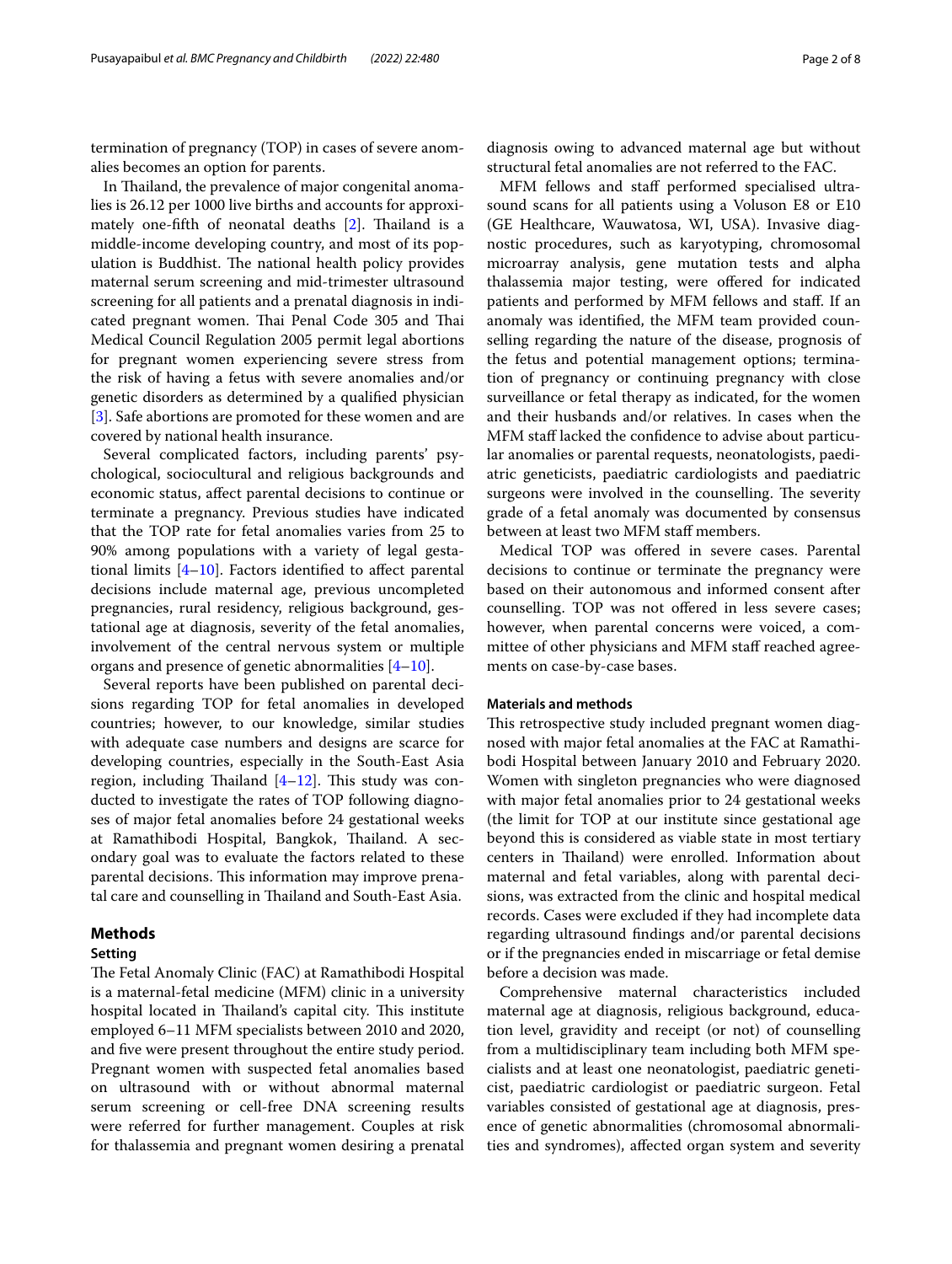of anomalies. For this study, fetal anomaly severities were classifed into three groups based on the probability of perinatal death: 'lethal' (>50%), 'potentially lethal' (15–50%) and 'non-lethal'  $($ <15%) [[6,](#page-7-6) [13](#page-7-7)]. The primary outcome in this study was the TOP rate; secondary outcomes were factors associated with the parental decisions for TOP. The Ramathibodi Hospital Institutional Review Board (COA. MURA2020/504) approved the study, which complied with the Declaration of Helsinki.

## *Statistical methods*

Statistical analyses were performed using STATA, version 17 (STATA Corp, College Station, TX, USA). Parametric continuous variables are expressed as the mean $\pm$ standard deviation and were compared using Student's t-test. Non-parametric continuous data are expressed as the median and interquartile range and were compared using the Mann-Whitney U test. Categorical variables were defned as the number (percent) and compared using the chi-square or Fisher's exact test. *P<* 0.05 was considered statistically signifcant. Associations between maternal and fetal variables and parental decisions were tested using univariate and multivariate regression analyses.

## **Results**

During the study period, 617 cases were referred to the FAC for suspected fetal anomalies at a gestational age of <24weeks. Of those, 486 cases (78.8%) involving major fetal anomalies were enrolled. Fifteen cases with incomplete data and ten that ended in miscarriage before parental decisions were excluded, leaving 461 cases (94.9%) for the fnal analysis. Parents chose TOP in 264 cases (57.3%) and continued the pregnancy in 197 cases (42.7%) (Fig. [1](#page-2-0)).

Among the 461 cases, the mean maternal age at diagnosis was  $31.6 \pm 6.1$  years. Most patients were Buddhist. The median gestational age at diagnosis was 20weeks (IQR 11–23 weeks). The three most common organ abnormalities were cardiovascular (31.9%), central nervous system (15.2%) and genitourinary (10.6%). Half the anomalies (51.4%) were classifed as lethal. Genetic abnormalities accounted for 132 cases (28.6%); of these, 124 had chromosomal abnormalities (93.9%), one had Alagille syndrome, two had homozygous haemoglobin Constant Spring and fve had Bart's hydrops fetalis (Table [1](#page-3-0)).

Table [2](#page-4-0) shows the fetal anomaly groupings by severity grade and parental decisions to terminate the pregnancies. The fetal anomalies with TOP rates of 100% were anencephaly, bilateral renal agenesis or severe urinary tract obstruction, limb body wall complex, meningocele or encephalocele, trisomy 13, monosomy X with hydrops fetalis and Bart's hydrops fetalis.

Table [3](#page-5-0) shows the associations between maternal and fetal characteristics and parental decisions. The TOP rate was signifcantly associated with seven factors: maternal age  $(p<0.001)$ , gravidity  $(p<0.001)$ , gestational age at diagnosis ( $p < 0.001$ ), multiple anomalies ( $p < 0.001$ ), central nervous system anomalies  $(p<0.001)$ , severity of major anomalies  $(p < 0.001)$  and presence of genetic abnormalities ( $p < 0.001$ ). No other characteristics significantly influenced the parental assessments  $(p > 0.05)$ .

Table [4](#page-6-0) shows the multivariate logistic regression analysis of the maternal and fetal variables that afected parental decisions for TOP. Classifcation of fetal abnormalities as lethal (odds ratio [OR], 197.39; 95% confdence interval

<span id="page-2-0"></span>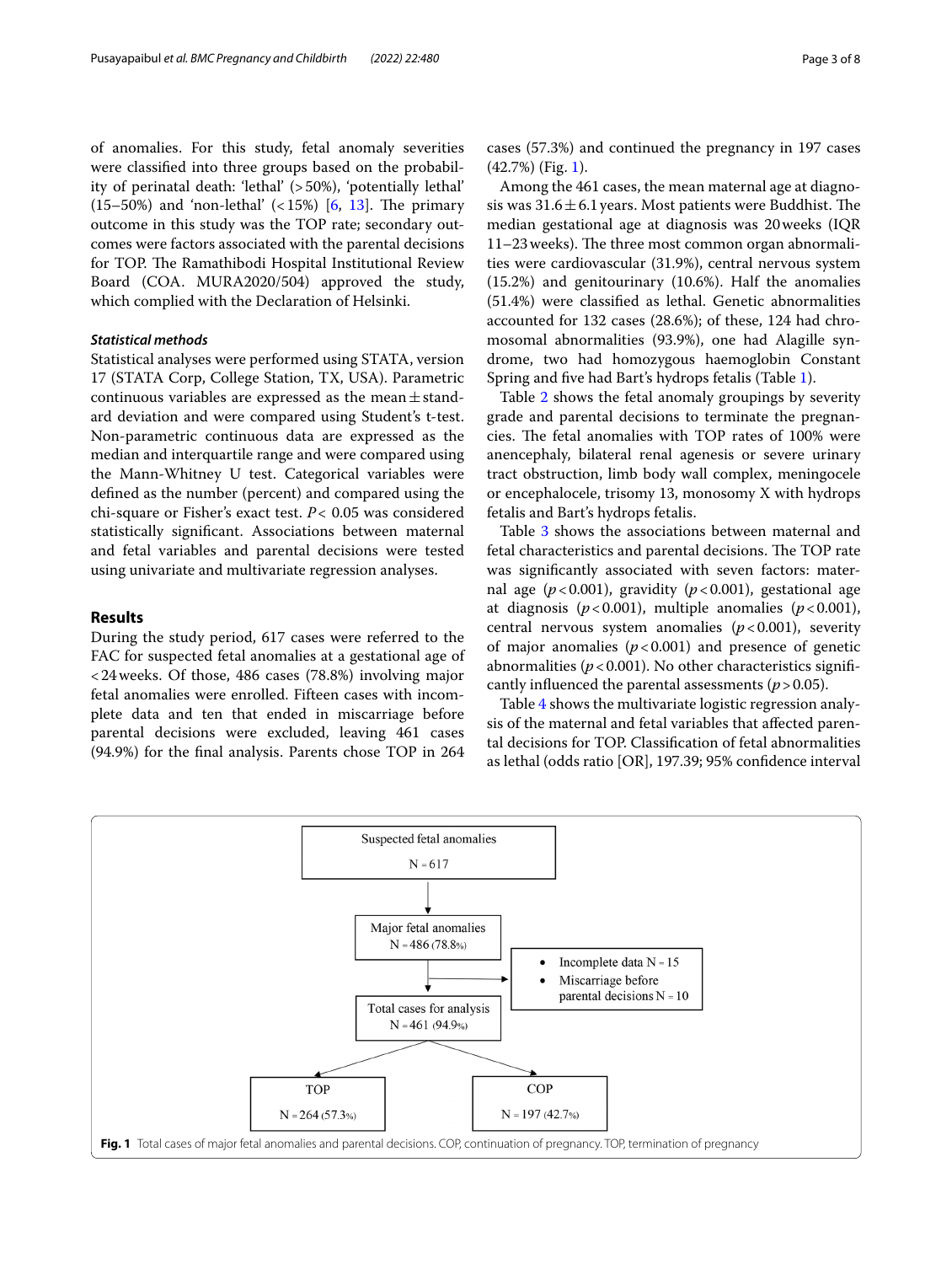<span id="page-3-0"></span>**Table 1** Demographics and fetal characteristics of pregnant women diagnosed with major fetal anomalies at a Fetal Anomaly Clinic

| Characteristic                                     | N   | $\%$ |
|----------------------------------------------------|-----|------|
| Maternal age (years)                               |     |      |
| $<$ 35                                             | 302 | 65.5 |
| $\geq$ 35                                          | 159 | 34.5 |
| Religion                                           |     |      |
| <b>Buddhist</b>                                    | 420 | 92.7 |
| Muslim                                             | 23  | 5.1  |
| Christian                                          | 10  | 2.2  |
| Educational level                                  |     |      |
| High school or less                                | 181 | 40.3 |
| Bachelor's degree                                  | 221 | 49.2 |
| Higher than a bachelor's degree                    | 47  | 10.5 |
| Geographic origin                                  |     |      |
| Central and capital city                           | 186 | 43.3 |
| Northern                                           | 26  | 6.1  |
| Southern                                           | 46  | 10.7 |
| North-eastern                                      | 133 | 30.9 |
| Other                                              | 39  | 9.1  |
| Gravidity                                          |     |      |
| Primigravida                                       | 184 | 39.9 |
| Multigravida                                       | 277 | 60.1 |
| Method of conception                               |     |      |
| Natural conception                                 | 455 | 98.7 |
| ART                                                | 6   | 1.3  |
| Had at least one child                             |     |      |
| Yes                                                | 211 | 45.8 |
| No                                                 | 250 | 54.2 |
| Previous history of abortion                       |     |      |
| Yes                                                | 121 | 26.3 |
| Induced abortion                                   | 30  | 24.8 |
| Therapeutic abortion                               | 91  | 75.2 |
| No                                                 | 340 | 73.8 |
| Previous history of having a child with an anomaly |     |      |
| Yes                                                | 25  | 5.4  |
| No                                                 | 436 | 94.6 |
| Organ system                                       |     |      |
| Isolated                                           | 310 | 67.3 |
| CNS                                                | 47  | 15.2 |
| Face                                               | 24  | 7.7  |
| CVS                                                | 99  | 31.9 |
| Respiratory system                                 | 18  | 5.8  |
| GI                                                 | 10  | 3.2  |
| Abdominal wall                                     | 16  | 5.2  |
| GU                                                 | 33  | 10.6 |
| Skeletal                                           | 22  | 7.1  |
| Soft tissue                                        | 30  | 9.7  |
| Others                                             | 11  | 3.6  |
| Multiple                                           | 151 | 32.8 |

**Table 1** (continued)

| Characteristic                        | N   | %    |
|---------------------------------------|-----|------|
| Severity grade                        |     |      |
| I ethal                               | 237 | 51.4 |
| Potentially lethal                    | 149 | 32.3 |
| Not lethal                            | 75  | 16.3 |
| Genetic abnormalities                 |     |      |
| Yes                                   | 132 | 28.6 |
| <b>No</b>                             | 174 | 37.7 |
| Unknown                               | 155 | 33.6 |
| Counselling by multidisciplinary team |     |      |
| Yes                                   | 80  | 17.4 |
| No                                    | 381 | 82.6 |
|                                       |     |      |

*ART* assisted reproductive technology, *CNS* central nervous system, *CVS* cardiovascular system, *GI* gastrointestinal, *GU* genitourinary

[CI], 49.95–779.95;  $p < 0.001$ ) or potentially lethal (OR, 16.35; 95% CI, 4.35–61.43; *p* <0.001), presence of genetic abnormalities (OR, 10.19; 95% CI, 4.17–24.87; *p* <0.001) and gestational age at diagnosis (OR, 0.74; 95% CI, 0.65–0.84;  $p < 0.001$ ) significantly independently affected parental decisions regarding TOP.

#### **Discussion**

When major fetal anomalies are diagnosed, optimisation of prenatal counselling for pregnant women requires understanding the factors afecting parental decisions to terminate or continue the pregnancy in the relevant population. In this study, the rate of TOP owing to fetal anomalies was 57.3%, which is higher than that reported in most previous studies with similar legal gestational age limits  $[4-6]$  $[4-6]$ . Data from the New Jersey Fetal Abnormalities Registry, which has a majority white population, showed a 33% rate of TOP when fetal defects were identifed before 24 gestational weeks [\[5](#page-7-8)]. One explanation for the higher TOP rate in our study may have been that the rate of lethal fetal anomalies, a signifcant factor afecting parents' decisions, was greater than that in the New Jersey study (51.4% vs 27.8%).

The lack of an efficient congenital anomalies registration system in developing countries, especially in South-East Asia, leads to inadequate information regarding TOP rates for fetal anomalies, prenatal diagnosis rates, and fetal and neonatal outcomes. Interestingly, Ho et al. reported no incidence of TOP for 38 fetal anomalies detected during the antenatal period in Malaysia and concluded that TOP for fetal anomalies was infrequent in developing countries [[12](#page-7-5)]. However, the important limitations of that study were its small number of cases and a failure to mention the gestational age at prenatal diagnosis and the legal gestational limit in Malaysia. In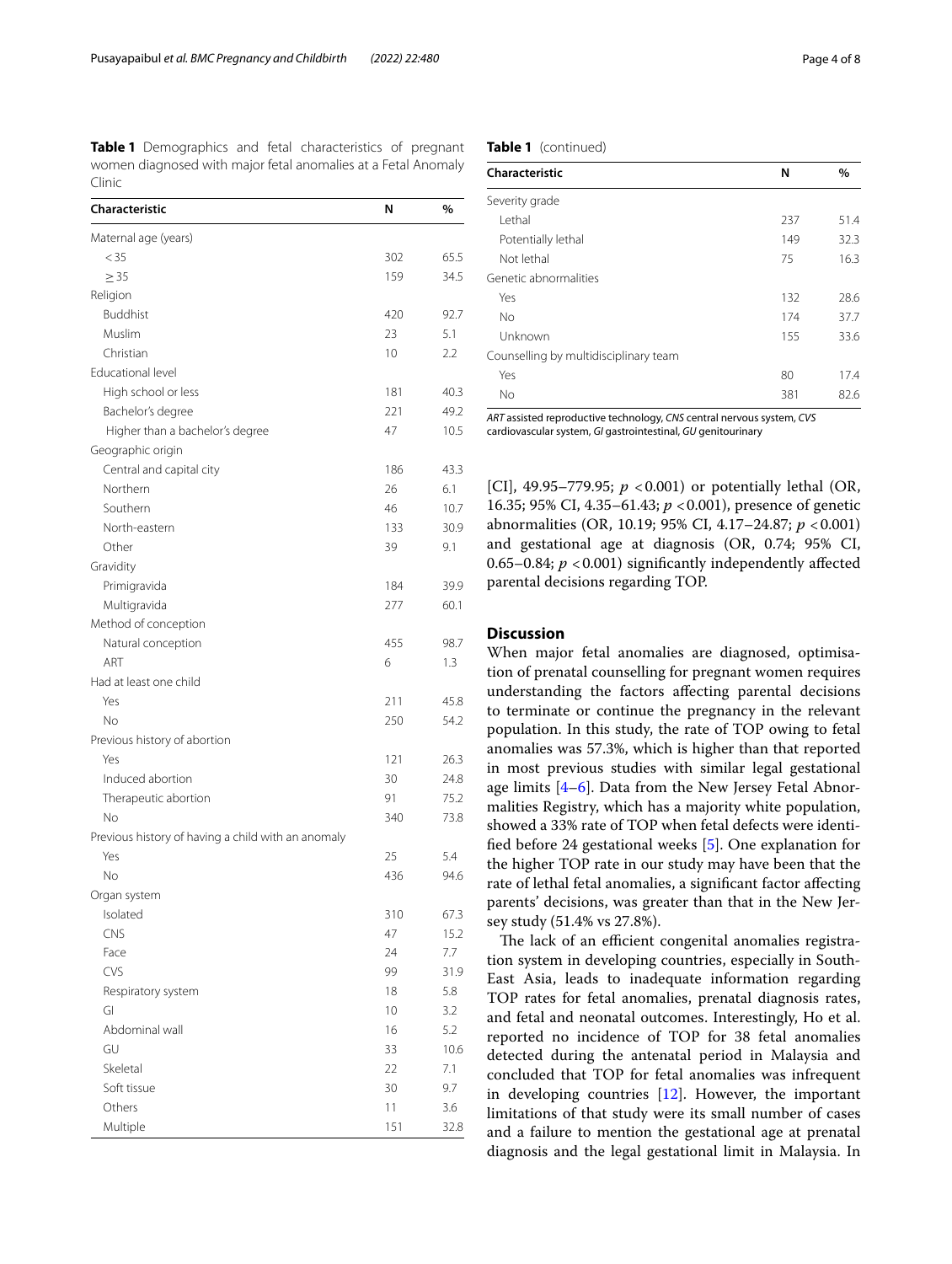<span id="page-4-0"></span>**Table 2** Fetal anomaly grouping by severity grade and parental decisions to terminate pregnancy

| <b>Fetal anomalies</b>                                       | Total ( $n = 461$ )<br>N | TOP ( $n = 264$ )<br>N(% ) |  |
|--------------------------------------------------------------|--------------------------|----------------------------|--|
| Lethal                                                       | 237                      | 201 (84.8)                 |  |
| Anencephaly                                                  | 16                       | 16 (100)                   |  |
| Hypoplastic left heart syndrome                              | 8                        | 7(87.5)                    |  |
| Multiple cardiac anomalies                                   | 25                       | 14(56)                     |  |
| Bilateral renal agenesis or severe urinary tract obstruction | 6                        | 6(100)                     |  |
| Lethal skeletal dysplasia                                    | 9                        | 7(77.8)                    |  |
| Limb body wall complex                                       | 7                        | 7(100)                     |  |
| Bart's hydrops fetalis                                       | 5                        | 5(100)                     |  |
| Multiple organ defects                                       | 72                       | 55 (76.4)                  |  |
| Chromosomal abnormalities                                    | 79                       | 77 (97.5)                  |  |
| - Trisomy 13                                                 | 11                       | 11(100)                    |  |
| - Trisomy 18                                                 | 38                       | 36 (94.7)                  |  |
| - Monosomy X with hydrops fetalis                            | 12                       | 12 (100)                   |  |
| - Other chromosomal abnormalities with multiple anomalies    | 18                       | 18 (100)                   |  |
| Others                                                       | 10                       | 7(70)                      |  |
| Potentially lethal                                           | 149                      | 59 (39.6)                  |  |
| Meningocele or encephalocele                                 | 4                        | 4(100)                     |  |
| Hydrocephalus                                                | 8                        | 4(50)                      |  |
| Other CNS anomalies                                          | 5                        | 3(60)                      |  |
| Cardiac defects                                              | 36                       | 6(16.7)                    |  |
| Congenital diaphragmatic hernia                              | $\overline{7}$           | 3(42.9)                    |  |
| Congenital pulmonary airway malformation                     | 10                       | $\mathbf 0$                |  |
| Abdominal wall defects                                       | 16                       | $\mathbf 0$                |  |
| Urinary tract obstruction with normal amniotic fluid         | 4                        | 0                          |  |
| Non-lethal skeletal dysplasia                                | 3                        | 0                          |  |
| Chromosomal abnormalities                                    | 42                       | 36 (85.7)                  |  |
| - Trisomy 21 with major structural anomalies                 | 31                       | 29 (93.6)                  |  |
| - Other chromosomal abnormalities                            | 11                       | 7(63.6)                    |  |
| Others                                                       | 14                       | 3(21.4)                    |  |
| Non-lethal                                                   | 75                       | 4(5.3)                     |  |
| Cleft lip and/or palate                                      | 24                       | $\overline{O}$             |  |
| Cystic hygroma                                               | 8                        | 1(12.5)                    |  |
| Club foot                                                    | 3                        | $\mathbf 0$                |  |
| Ambiguous genitalia                                          | 3                        | 0                          |  |
| Trisomy 21 alone with minor anomalies                        | 3                        | 3(100)                     |  |
| Others                                                       | 34                       | 0                          |  |

our study, over half of the 461 prenatal patients elected TOP when the fetal anomalies were detected before 24 gestational weeks. These different results from countries in the same region illustrate the necessity of an efective data collection and registration system for congenital anomalies in developing countries. This information could help improve the quality of prenatal care systems in this region.

Expectedly, potentially lethality or lethality and genetic abnormalities played important roles in the parental TOP decisions, and we found a strong predictive relationship between these two factors and TOP [\[5](#page-7-8), [6](#page-7-6), [9,](#page-7-9) [11\]](#page-7-10). Various techniques for fetal therapy have been developed but are not generally accessible, and treatment outcomes are often unsatisfactory, especially in developing countries. Furthermore, in low-resource countries, health care systems for children with congenital anomalies are often inaccessible because specialists are limited to a few university hospitals. Moreover, patients with disabilities in developing countries often have a poor quality of life [\[14](#page-7-11)].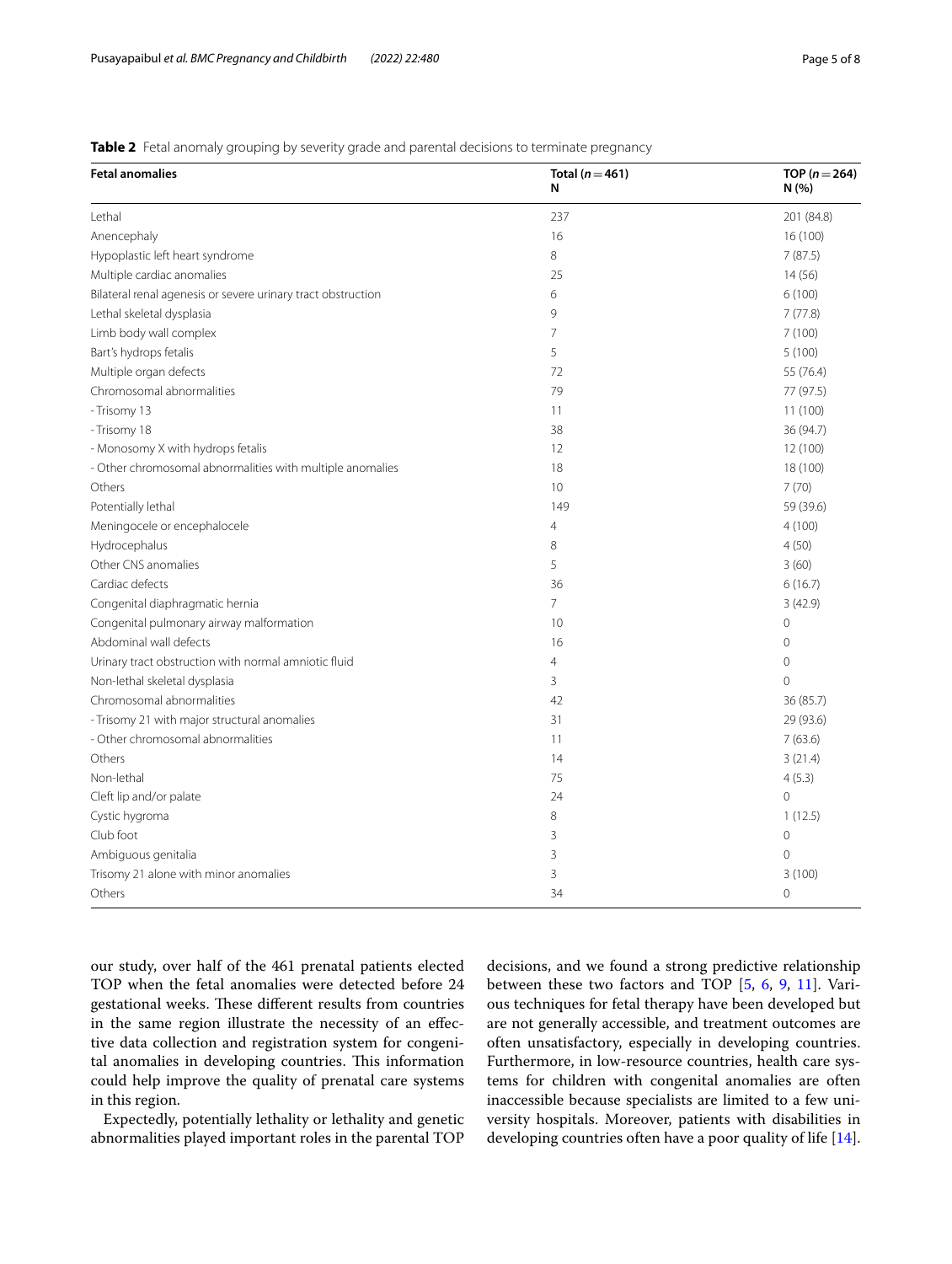| <b>Characteristics</b>                             | <b>TOP N (%)</b> | <b>COP N (%)</b> | p-value | OR (95%CI)           |
|----------------------------------------------------|------------------|------------------|---------|----------------------|
| Maternal age (mean ± SD)                           | $32.8 \pm 5.9$   | $29.9 \pm 6.1$   | < 0.001 |                      |
| Maternal age (years)                               |                  |                  | < 0.001 | $2.25(1.5-3.38)$     |
| $<$ 35                                             | 153 (58)         | 149 (75.6)       |         |                      |
| $\geq$ 35                                          | 111(42.1)        | 48 (24.4)        |         |                      |
| Education                                          |                  |                  | 0.103   | $1.37(0.94 - 2.01)$  |
| < Bachelor's degree                                | 94 (37)          | 87 (44.6)        |         |                      |
| $\geq$ Bachelor's degree                           | 160(63)          | 108 (55.4)       |         |                      |
| Gravidity                                          |                  |                  | 0.029   | 1.52 (1.04-2.22)     |
| Primigravida                                       | 94 (35.6)        | 90 (45.7)        |         |                      |
| Multigravida                                       | 170 (64.4)       | 107 (54.3)       |         |                      |
| Method of conception                               |                  |                  | 0.717   | $1.35(0.27 - 6.74)$  |
| Natural conception                                 | 261 (98.9)       | 194 (98.5)       |         |                      |
| ART                                                | 3(1.1)           | 3(1.5)           |         |                      |
| Had at least one child                             |                  |                  | 0.431   | $1.16(0.8-1.68)$     |
| Yes                                                | 125 (47.4)       | 86 (43.7)        |         |                      |
| No                                                 | 139 (52.7)       | 111 (56.4)       |         |                      |
| Previous history of abortion                       |                  |                  | 0.314   | $1.24(0.81 - 1.9)$   |
| Yes                                                | 74 (28)          | 47 (23.9)        |         |                      |
| <b>No</b>                                          | 190 (72)         | 150 (76.1)       |         |                      |
| Previous history of having a child with an anomaly |                  |                  | 0.584   | $1.25(0.56 - 2.81)$  |
| Yes                                                | 13 (4.9)         | 12(6.1)          |         |                      |
| <b>No</b>                                          | 251 (95.1)       | 185 (93.9)       |         |                      |
| GA at diagnosis (weeks), median (IQR)              | $20(11-23)$      | $21(12-23)$      | < 0.001 | $0.77(0.71 - 0.84)$  |
| Organ system                                       |                  |                  | < 0.001 | $9.37(5.51 - 15.93)$ |
| Isolated                                           | 132 (50)         | 178 (90.4)       |         |                      |
| Multiple                                           | 132 (50)         | 19(9.6)          |         |                      |
| CNS anomalies                                      |                  |                  | < 0.001 | 5.69 (2.77-11.70)    |
| Yes                                                | 36 (27.3)        | 11(6.2)          |         |                      |
| No                                                 | 96 (72.7)        | 167 (93.8)       |         |                      |
| Severity grade                                     |                  |                  | < 0.001 |                      |
| Lethal                                             | 201 (76.1)       | 36 (18.3)        |         | 99.10 (34.07-288.30) |
| Potentially lethal                                 | 59 (22.4)        | 90 (45.7)        |         | 11.64 (4.03-33.56)   |
| Non-lethal                                         | 4(1.5)           | 71 (36)          |         |                      |
| Genetic abnormalities                              |                  |                  | < 0.001 |                      |
| Yes                                                | 121 (45.8)       | 11(5.6)          |         | 8.37 (4.18-16.77)    |
| No                                                 | 55 (20.8)        | 119 (60.4)       |         | $0.35(0.22 - 0.55)$  |
| Unknown                                            | 88 (33.3)        | 67 (34)          |         |                      |

<span id="page-5-0"></span>

|  | <b>Table 3</b> Associations between maternal and fetal characteristics and parental decisions |  |  |  |  |  |  |  |
|--|-----------------------------------------------------------------------------------------------|--|--|--|--|--|--|--|
|--|-----------------------------------------------------------------------------------------------|--|--|--|--|--|--|--|

*ART* assisted reproductive technology, *CI* confdence interval, *CNS* central nervous system, *COP* continuation of pregnancy, *GA* gestational age, *IQR* interquartile range, *OD* odds ratio, *SD* standard deviation, *TOP* termination of pregnancy

Consequently, parental consideration of the quality of life for their children with severe birth defects, the potential for disability and/or developmental delays, and the burden of caring for these children may guide parents to elect TOP [\[15](#page-7-12)].

Considering the infuence of fetal lethality on parental decisions, lethal and potentially lethal anomalies, anencephaly, bilateral renal agenesis or severe urinary tract obstruction, meningocele or encephalocele, monosomy X with hydrops fetalis and Bart's hydrops fetalis had TOP rates of 100% in our study (Table [2\)](#page-4-0). Surprisingly, a study from Israel found that the TOP rates for these same anomalies diagnosed before 24 gestational weeks were only 22-50% [[4\]](#page-7-3). The only profound predictors of termination decisions in that study were an earlier gestational week at diagnosis and previous uncompleted pregnancies; presumed fetal lethality was not a predictor. This difference demonstrates that TOP rates and factors afecting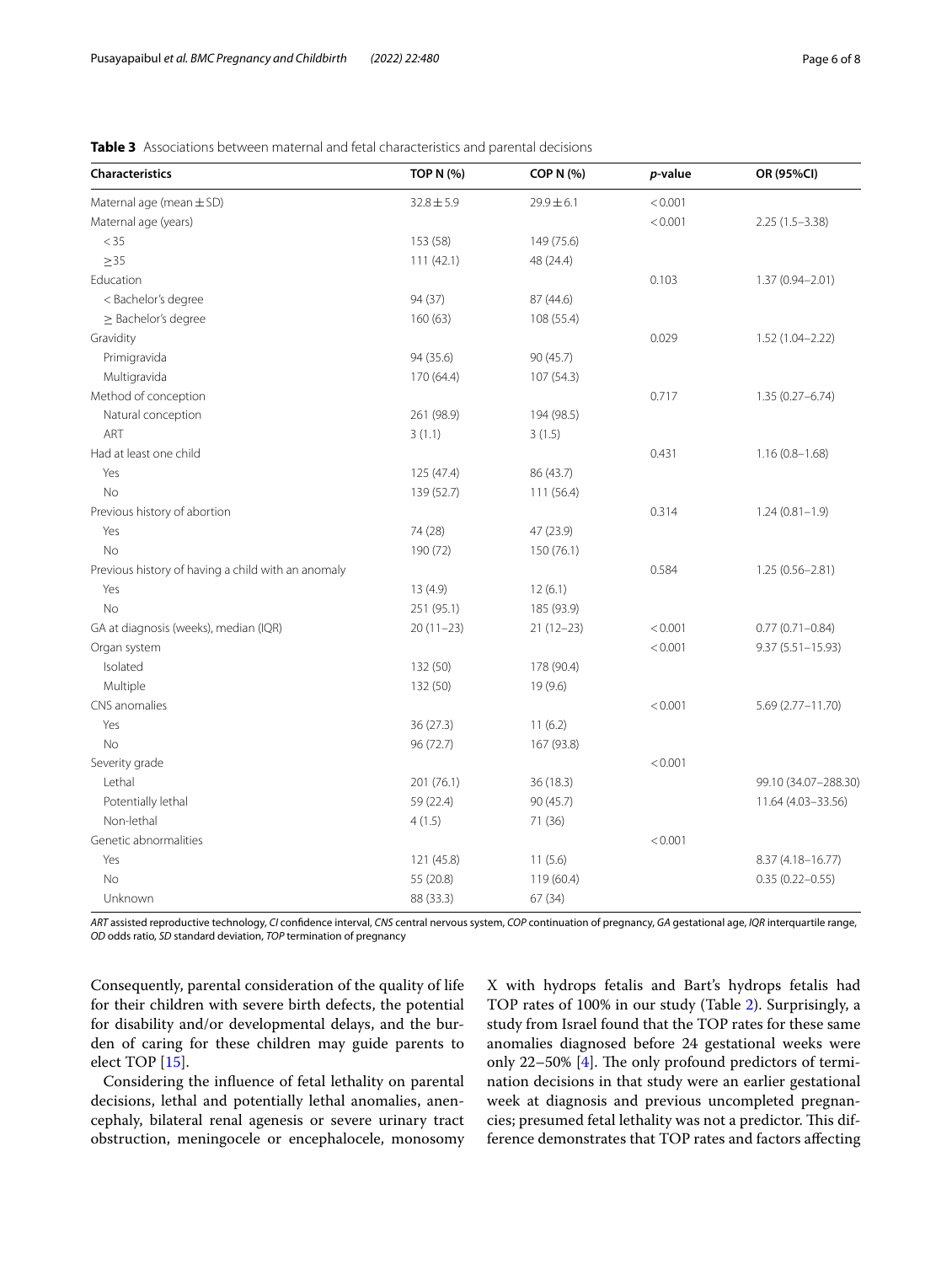<span id="page-6-0"></span>**Table 4** Multivariate logistic regression analysis of association between maternal and fetal characteristics and parental decisions regarding termination of pregnancy

| <b>Characteristics</b> | Multivariate analysis |         |  |  |
|------------------------|-----------------------|---------|--|--|
|                        | Adjusted OR (95% CI)  | p-value |  |  |
| GA at diagnosis        | $0.74(0.65 - 0.84)$   | < 0.001 |  |  |
| Severity grade         |                       |         |  |  |
| I ethal                | 197.39 (49.95-779.95) | < 0.001 |  |  |
| Potentially lethal     | 16.35 (4.35 - 61.43)  | < 0.001 |  |  |
| Genetic involvement    |                       |         |  |  |
| Abnormal               | 10.19 (4.17-24.87)    | < 0.001 |  |  |
| Normal                 | $0.32(0.17 - 0.59)$   | 0.001   |  |  |

*CI* confdence interval, *GA* gestational age, *OR* odds ratio

parental decisions vary among countries depending on the TOP laws and on the population backgrounds.

Early diagnosis was an important independent factor in the parents' decisions. Patients with an earlier diagnosis of fetal anomalies tended to terminate the pregnancy more frequently than did those with a later diagnosis. Our fndings are consistent with previous studies from developed countries [[4,](#page-7-3) [5,](#page-7-8) [7](#page-7-13)], possibly because the maternal-fetal bonding that occurs as the gestational weeks progress makes the TOP decision more emotional and difficult for parents. Later diagnoses also make the TOP more difficult and increase the risk of complications  $[1, 1]$  $[1, 1]$ [16\]](#page-7-14). In Thailand, ultrasound anatomy screening at 18–22 gestational weeks is a national policy, and some fetal anomalies can be detected as early as the frst trimester  $[17]$  $[17]$ . Therefore, pregnant women should be encouraged to obtain early antenatal care. Additionally, obstetricians should be broadly educated and trained in early comprehensive ultrasounds and prenatal diagnoses to detect high-risk cases because earlier diagnosis of fetal anomalies, as well as genetic abnormality involvement, afect parents' management plans.

A semi-structured interview study by Phaophan et al. showed that having a Buddhist background did not infuence the decisions of pregnant Thai women to terminate their pregnancy when fetal ß-thalassemia was detected [[18\]](#page-7-16). Nevertheless, since Buddhism has no strict guidelines on abortion issues, attitudes toward abortion appear vary between pregnant women. The primary religious background of the pregnant women in our study was Buddhist, and all data were declared and collected from patients' medical records; however, these data may not represent patients' actual beliefs. Consequently, to fully understand the patients in this region, further qualitative studies with in-depth interviews should be conducted to determine the factors, especially religious and sociocultural factors, associated with parental decisions.

Because of the scarcity of other subspecialists and the complexity of the interdepartmental referral system within the pregnancy timeframe, only 17% of our couples received counselling by a multidisciplinary team. Although discussions with specialists who have their own expertise and diferent perspectives can improve parental decision making, especially regarding complex or uncommon fetal anomalies, in terms of ethical and management options during the prenatal and postnatal periods, the New Jersey study stated that genetic counselling did not appear to play an important role in parental decisions  $[5, 19-21]$  $[5, 19-21]$  $[5, 19-21]$  $[5, 19-21]$  $[5, 19-21]$ . This may reflect the highquality targeted counselling and the substantial amount of time with MFM specialists available in the U.S. Therefore, the counselling techniques of the MFM team should be improved, and interdepartmental referral systems for fetal anomaly cases should be coordinated. The effect of a multidisciplinary team approach on parental decisions and satisfaction in developing countries requires further studies.

This study is the first to report the TOP rate and the factors that influence it for fetal anomalies in Thailand, a middle-income developing country. The results highlighted that fetal information, including gestational age, structural abnormalities and genetic involvement, should be evaluated and considered during prenatal care and counselling. Therefore, a comprehensive fetal anatomical scan and prenatal diagnosis at as early as 18–22 gestational weeks should be ofered in antenatal care clinics.

The main limitation of this study was its retrospective nature, which precluded any control over the counselling techniques used by the various MFM staff over the past 10years. A non-directive method is the standard technique; however, each counsellor may have their own convictions and perspectives regarding TOP, as well as varying counselling skills, which could afect parental decisions [\[21](#page-7-18)]. Another limitation was that the results were from a single university hospital in the capital city of Thailand; hence, these results may not be generalisable to hospitals in other parts of Thailand or to other countries with diferent sociocultural backgrounds. However, pregnant women from regions nationwide travelled to the capital city and enrolled in this study; therefore, the findings may represent those of the entire Thai population and could correspond to other developing countries to some extent.

## **Conclusions**

Over half of the pregnant women enrolled in this study who were prenatally diagnosed with major fetal anomalies terminated their pregnancies. This was particularly the case for fetuses with lethal anomalies, genetic abnormalities and early gestational ages. Comprehensive fetal